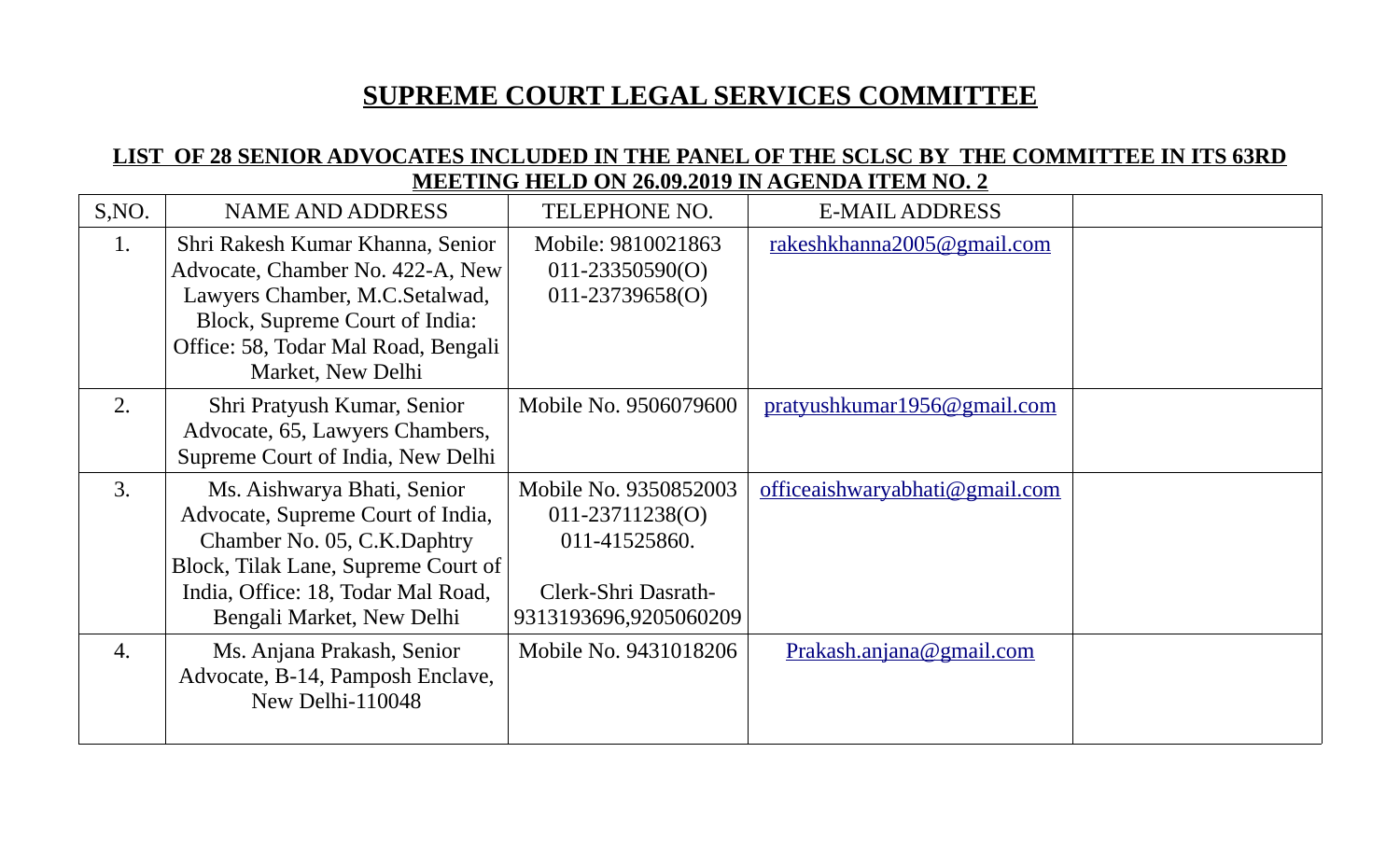| 5. | Shri K.K.Rai, Senior Advocate, B-<br>1/1241-A, Vasant Kunj, New Delhi                                                                             | Mobile No. 9711011381                                                         | kkrai 1@vedigmail.com       |  |
|----|---------------------------------------------------------------------------------------------------------------------------------------------------|-------------------------------------------------------------------------------|-----------------------------|--|
| 6. | Shri Debal Kumar Banerji, Senior<br>Advocate, 229, Lawyers Chambers,<br>M.C.Setalwad Block, Supreme Court<br>of India, New Delhi                  | Mobile No. 9899585632                                                         | debalkumarbanerji@gmail.com |  |
| 7. | Shri Syed Ghulam Hasnain, Senior<br>Advocate, Supreme Court of India,<br>211, Lawyers Chambers,                                                   | Mobile No. 9868502451,<br>9415214551<br>011-23070012(O)                       | Sghasnain.sradv@gmail.com   |  |
| 8. | Shri Rakesh Chandra Mishra, Senior<br>Advocate,<br>Supreme court of India, 109,<br>Highland Apartments, Vasundhara<br>Enclave, Delhi-110096.      | Mobile No. 9868886175<br>011-47586491                                         | rcbdm@rediffmail.com        |  |
| 9. | Shri A.P.S. Ahluwalia, Senior<br>Advocate, Supreme Court of India,<br>495, Lawyers Chambers, Block-II,<br>Delhi High Court, New Delhi-<br>110001. | 011-23382613<br>contact to Shri<br>S.S.Ahjluwalia on Mobile<br>No. 9650160444 | apsahluwalia@gmail.com      |  |
| 10 | Shri Kavin Gulati, Senior Advocate,<br>A-170, L.G.F. Defence Colony, New<br>Delhi-110024                                                          | 011-41084098                                                                  | Kavin.gulati@gmail.com      |  |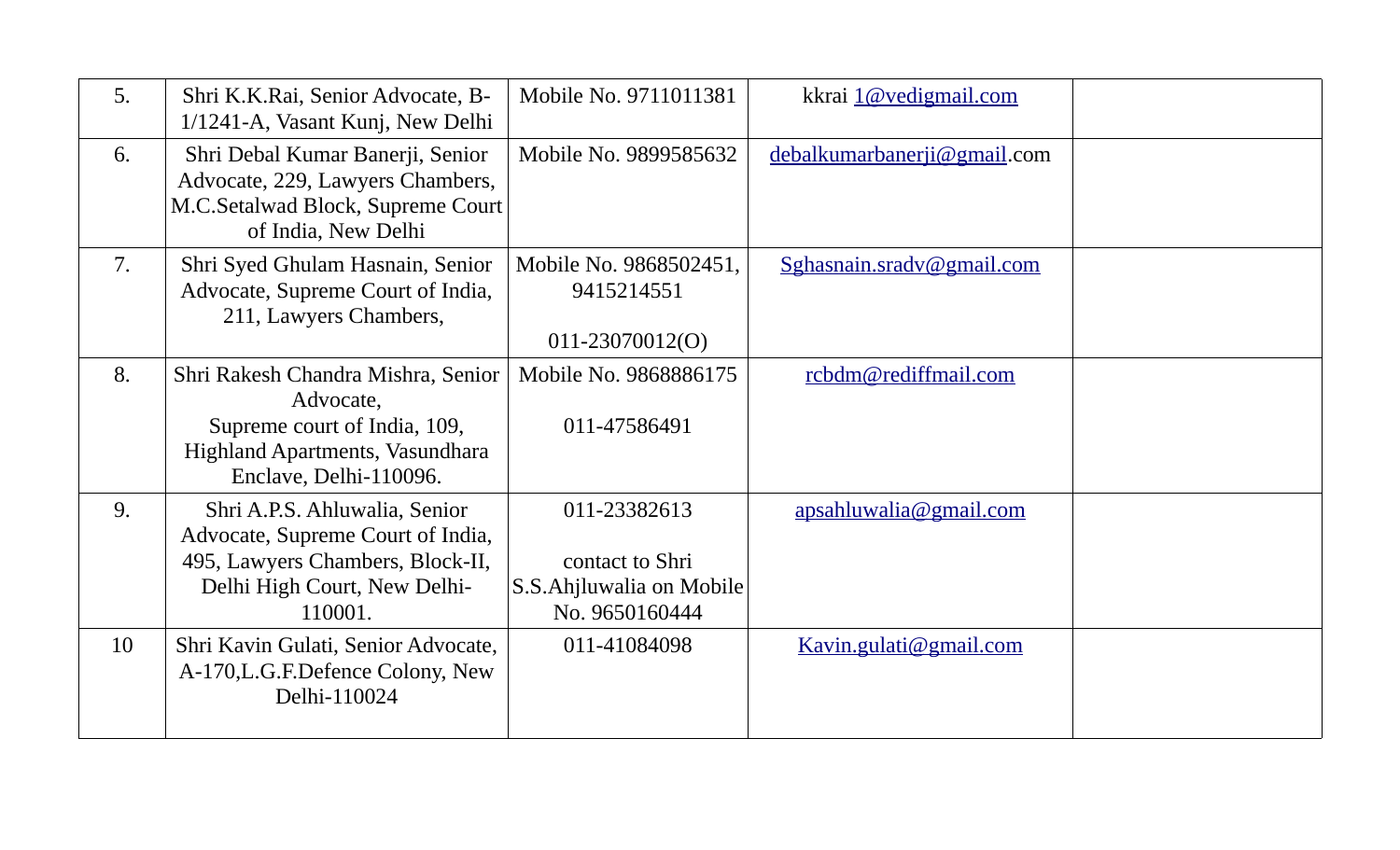| 11. | Shri Suryanarayana Singh, Senior<br>Advocate, A-54, Ground Floor,<br>Defence Colony, New Delhi-110024,                                            | Mobile No. 9818257400,<br>011-40158958                                                         | survasingh27@gmail.com    |  |
|-----|---------------------------------------------------------------------------------------------------------------------------------------------------|------------------------------------------------------------------------------------------------|---------------------------|--|
| 12  | Shri Koka Raghava Rao, Senior<br>Advocate, Supreme Court of India,<br>102, Lawyers Chambers, Old,<br>Supreme Court of India, New Delhi-<br>110001 | Mobile No. 9908032323                                                                          | kokaraghavaraoo@gmail.co. |  |
| 13  | Shri Anupam Lal Das, Senior<br>Advocate, Supreme Court of India,<br>F-39, Green Park Main, New Delhi-<br>110016                                   | Mobile No. 9810001838<br>40108307,40662758                                                     | mail@aldchambers.com      |  |
| 14. | Shri Narender Hooda, Senior<br>Advocate, 10A, Sagar Apartments,<br>6, Tilak Marg, New Delhi-110001.                                               | <b>Mobile Authorised</b><br>person, Mr. Vijay Kumar,<br>Mobile No. 981-0188819<br>011-23070195 |                           |  |
| 15. | Shri Birendra Prasad Verma, Senior<br>Advocate, Supreme Court Bar<br>Library No. II, New Delhi-110001                                             | 9431015010,<br>9958652852                                                                      | b.pverma09@gmail.com      |  |
| 16. | Shri Pradeep Kant, Senior Advocate,<br>B-49, Ground Floor, Sector-20,<br><b>NOIDA-UP 201301</b>                                                   | 9839022640<br>contact person, Shri<br>Divyanshu Sahay, Mobile<br>No. 9871860888                | Pradeep.kant@hotmail.com  |  |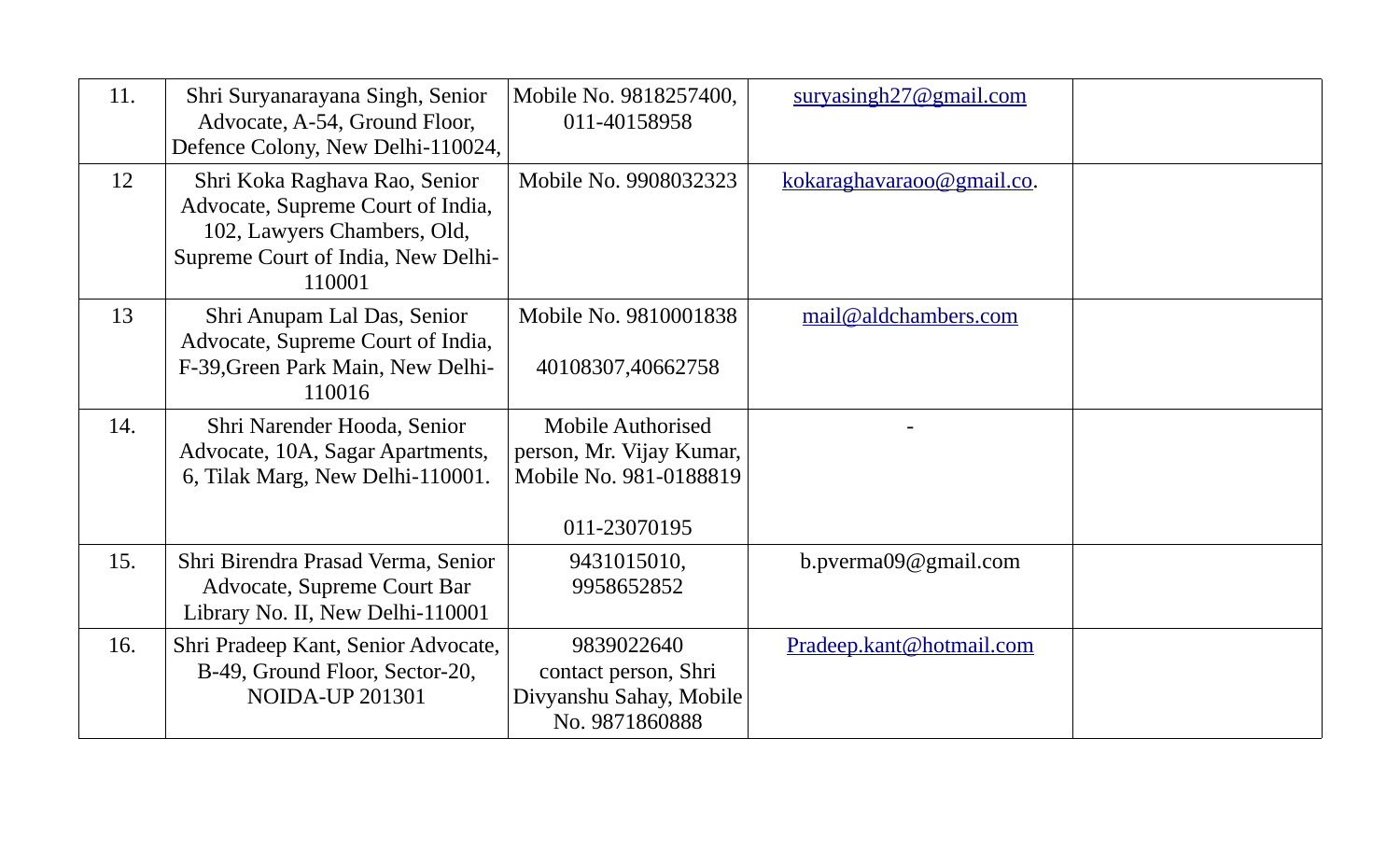| 17  | Shri Gaurav Bhatia, Senior<br>Advocate, Supreme Court of India,<br>16, Central Lane, $1st$ Floor, Bengali<br>Market, New Delhi-110001.                   | Mobile No. 981177801<br>01143600621-22<br>contact person, Shri<br>Poiyush Vashistha,<br>Advocate, Mobile No.<br>9910520462 |                           |  |
|-----|----------------------------------------------------------------------------------------------------------------------------------------------------------|----------------------------------------------------------------------------------------------------------------------------|---------------------------|--|
| 18  | Shri P.V.Surendranathan, Senior<br>advocate, Supreme Court of India<br>Tower-1-29, Supreme Enclave,<br>Mayur Vihar, Ph-1, New Delhi-<br>110091.          | Mobile No. 9847235392                                                                                                      | nathpys@gmail.com         |  |
| 19. | Shri Vijay Hansaria, Senior<br>Advocate, Supreme Court of India,<br>Chamber No. 422, M.C.Setalwad<br>Block, Supreme Court of India, New<br>Delhi-110001. | Mobile No. 9810004042<br>011-23386970                                                                                      | hansaria@gmail.com        |  |
| 20  | Ms. Vibha Datta Makhija, Senior<br>Advocate, Supreme Court of India,<br>B-10, First Floor, Green Pqrk Main,<br>New Delhi-110016                          | Mobile No. 9810150602                                                                                                      | vilbhadm@gmail.com        |  |
| 21  | Shri Manish Singhvi, Senior<br>Advocate, Supreme Court of India,<br>77, Old Lawyers Chambers, Supreme<br>court of India, New Delhi-110001.               | Mobile No. 9873930803                                                                                                      | Singhvimanishdr@gmail.com |  |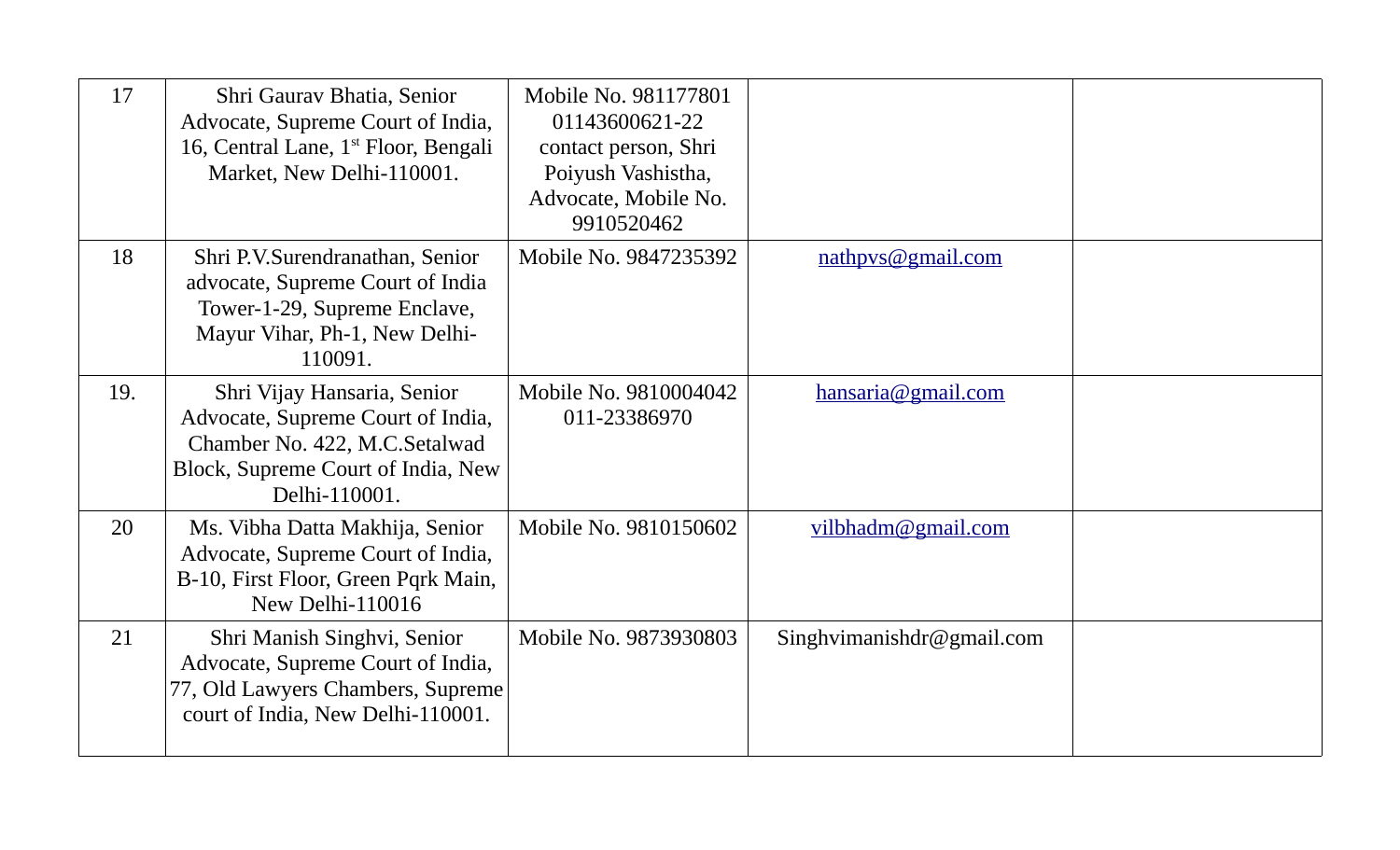| 22. | Shri Siddhartha Dave, Senior<br>Advocate, Supreme Court of India,<br>B-2/96, First Floor, Safdarjung<br>Enclave, New Delhi-110029          | Mobile No. 9810042855                              | siddaveoffice@gmail.com     |  |
|-----|--------------------------------------------------------------------------------------------------------------------------------------------|----------------------------------------------------|-----------------------------|--|
| 23  | Shri S. Wasim A. Qadri, Senior<br>Advocate, 314, C.K.Daphtary<br>Lawyers chambers, Supreme Court<br>of India, New Delhi                    | Mobile No. 9811150034                              | wasim1951@gmail.com         |  |
| 24  | Shri Ashim Kumar Banerjee, Senior<br>Advocate, Supreme Court of India,<br>Banga Bhaban, Helley Road, New<br>Delhi                          | Mobile No.<br>9830929720(Cal)<br>9711950164(Delhi) |                             |  |
| 25  | Shri Manjeet Singh Dalal, Senior<br>Advocate, Supreme Court of India,<br>40, Babar Road, Bengali Market,<br>New Delhi-110001.              | Mobile No. 9818443112<br>011-41541459              | advmanjeet@gmail.com        |  |
| 26. | Shri C.N.Sreekumar, Senior<br>Advocate, Supreme Court of India,<br>432, Lawyers Chambers,<br>M.C.Setalwad Block, Supreme<br>Court of India | Mobile No. 9312282480<br>011-23383511              | cnsrekukar30@rediffmail.com |  |
| 27  | Shri Manoj Kumar, 135, Setalvad<br>Chambers Block, Supreme Court of<br>India                                                               | 9868339221<br>011-23070646                         |                             |  |